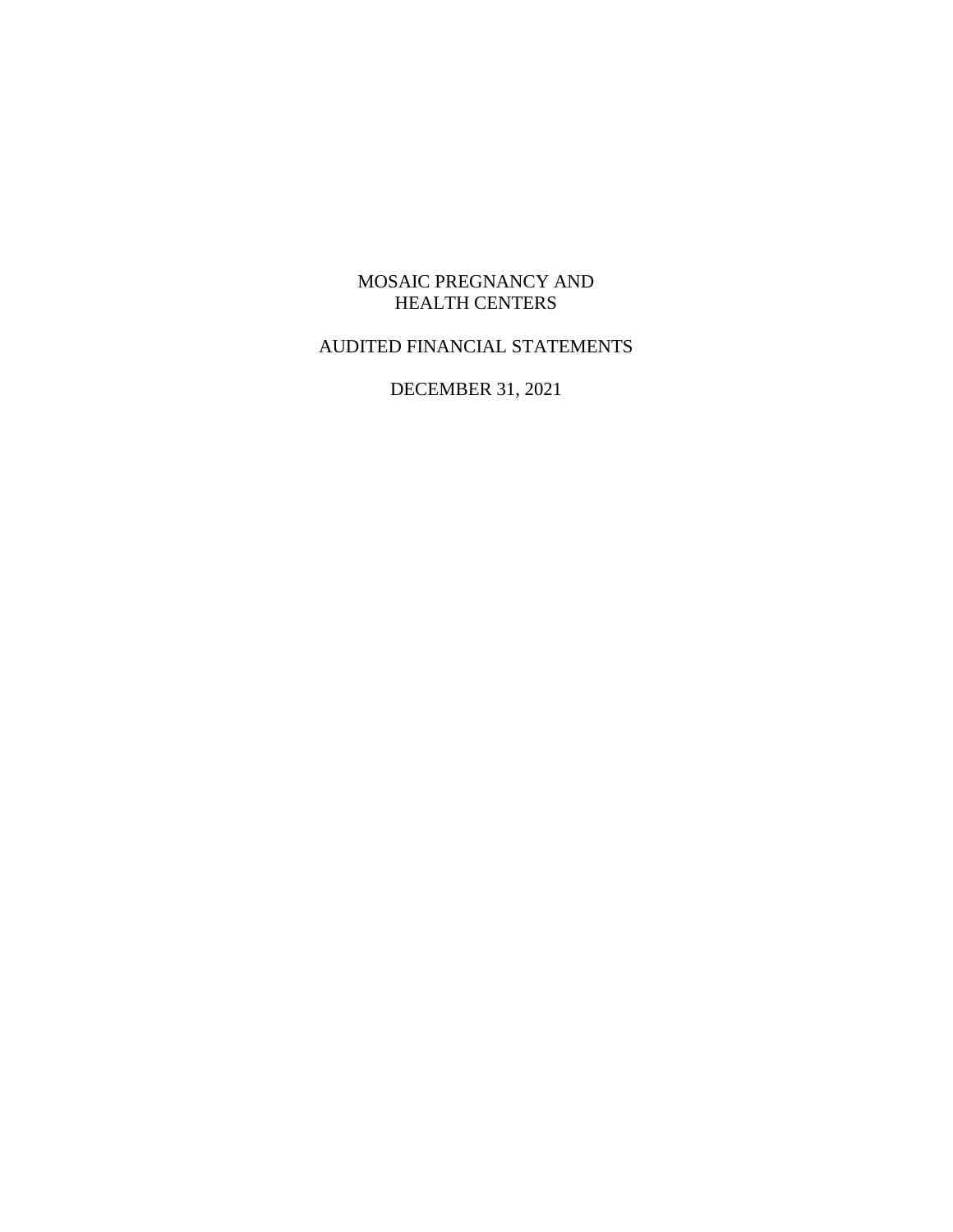# MOSAIC PREGNANCY AND HEALTH CENTERS

# **CONTENTS**

| <b>Independent Auditors' Report</b>     |                |
|-----------------------------------------|----------------|
| <b>Financial Statements</b>             |                |
| <b>Statement of Financial Position</b>  |                |
| <b>Statement of Activities</b>          | 2              |
| <b>Statement of Functional Expenses</b> | 3              |
| <b>Statement of Cash Flows</b>          | $\overline{4}$ |
| <b>Notes to Financial Statements</b>    | 5-9            |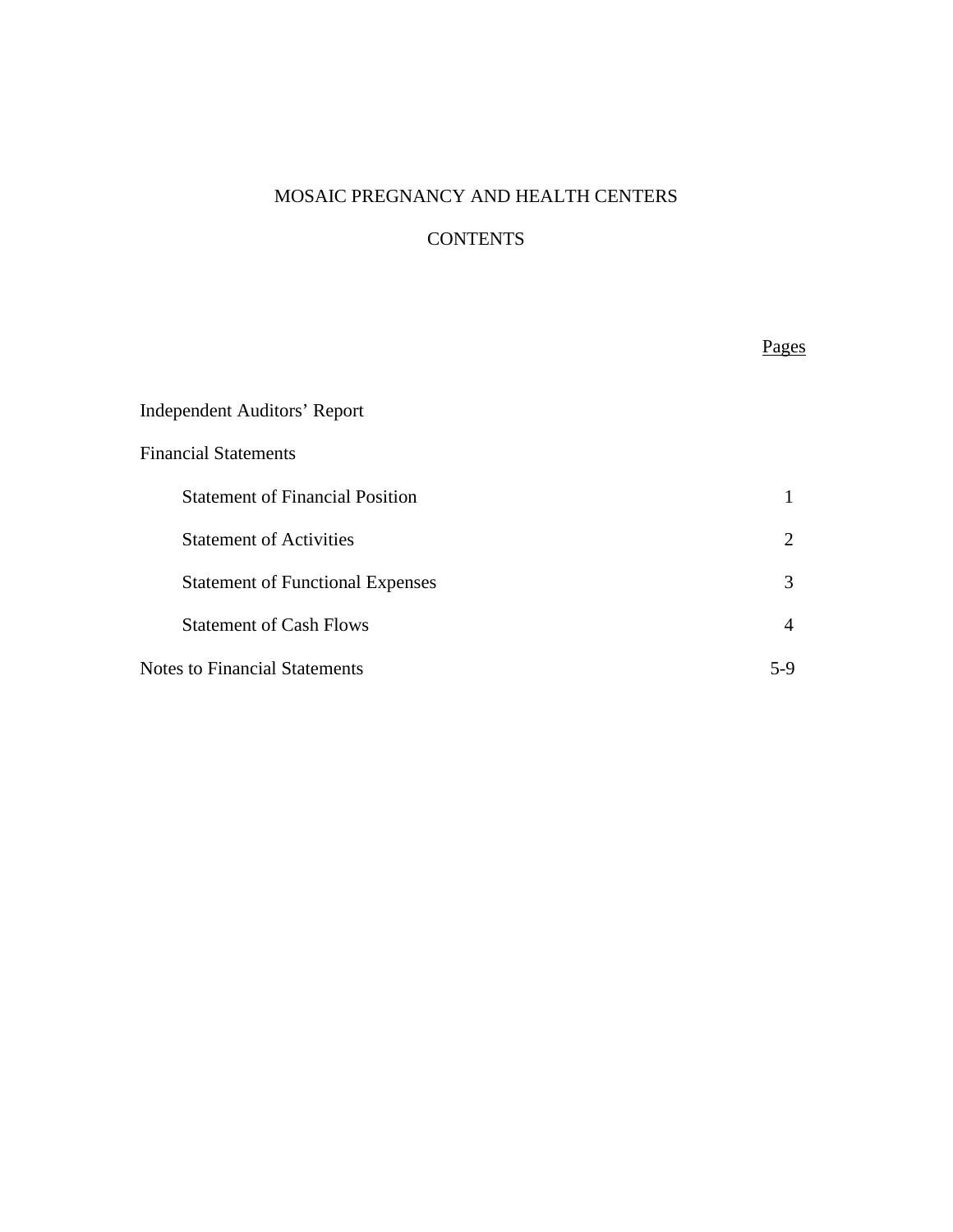**Q** Saint Louis, Missouri 6240 S. Lindbergh Blvd Ste 101 Saint Louis, MO 63123

 $(314) 845 - 7999$ ■ (314) 845-7770 www.afewcpas.com



**Q** Columbia, Illinois 205 S. Main Columbia, IL 62236

 $(618)$  281-4999 局 (618) 281-9533 **E** www.afewcpas.com

# INDEPENDENT AUDITORS' REPORT

To the Board of Directors of Mosaic Pregnancy and Health Centers

# **Opinion**

We have audited the accompanying financial statements of Mosaic Pregnancy and Health Centers (a nonprofit organization), which comprise the statement of financial position as of December 31, 2021, and the related statements of activities, functional expenses, and cash flows for the year then ended, and the related notes to the financial statements.

In our opinion, the financial statements referred to above present fairly, in all material respects, the financial position of Mosaic Pregnancy and Health Centers as of December 31, 2021, and the changes in its net assets and its cash flows for the year then ended in accordance with accounting principles generally accepted in the United States of America.

# **Basis for Opinion**

We conducted our audit in accordance with auditing standards generally accepted in the United States of America. Our responsibilities under those standards are further described in the Auditors' Responsibilities for the Audit of the Financial Statements section of our report. We are required to be independent of Mosaic Pregnancy and Health Centers and to meet our other ethical responsibilities in accordance with the relevant ethical requirements relating to our audit. We believe that the audit evidence we have obtained is sufficient and appropriate to provide a basis for our audit opinion.

# **Responsibilities of Management for the Financial Statements**

Management is responsible for the preparation and fair presentation of the financial statements in accordance with accounting principles generally accepted in the United States of America, and for the design, implementation, and maintenance of internal control relevant to the preparation and fair presentation of financial statements that are free from material misstatement, whether due to fraud or error.

In preparing the financial statements, management is required to evaluate whether there are conditions or events, considered in the aggregate, that raise substantial doubt about Mosaic Pregnancy and Health Center's ability to continue as a going concern within one year after the date that the financial statements are available to be issued.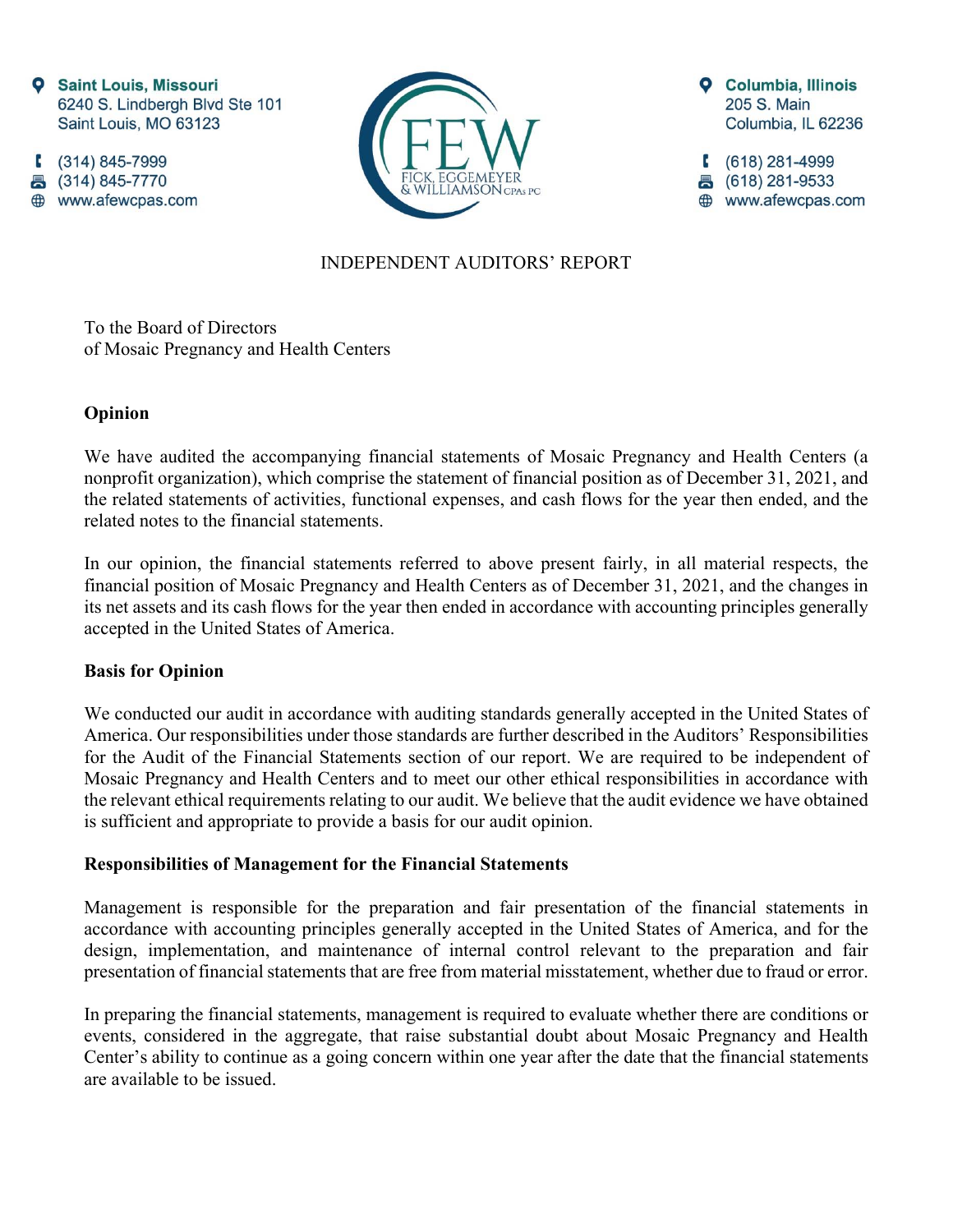# **Auditors' Responsibilities for the Audit of the Financial Statements**

Our objectives are to obtain reasonable assurance about whether the financial statements as a whole are free from material misstatement, whether due to fraud or error and to issue an auditors' report that includes our opinion. Reasonable assurance is a high level of assurance but is not absolute assurance and therefore is not a guarantee that an audit conducted in accordance with generally accepted auditing standards will always detect a material misstatement when it exists. The risk of not detecting a material misstatement resulting from fraud is higher than for one resulting from error, as fraud may involve collusion, forgery, intentional omissions, misrepresentations, or the override of internal control. Misstatements, including omissions, are considered material if there is a substantial likelihood that, individually or in the aggregate, they would influence the judgment made by a reasonable user based on the financial statements.

In performing an audit in accordance with generally accepted auditing standards, we:

- Exercise professional judgment and maintain professional skepticism throughout the audit.
- Identify and assess the risks of material misstatement of the financial statements, whether due to fraud or error, and design and perform audit procedures responsive to those risks. Such procedures include examining, on a test basis, evidence regarding the amounts and disclosures in the financial statements.
- Obtain an understanding of internal control relevant to the audit in order to design audit procedures that are appropriate in the circumstances, but not for the purpose of expressing an opinion on the effectiveness of Mosaic Pregnancy and Health Center's internal control. Accordingly, no such opinion is expressed.
- Evaluate the appropriateness of accounting policies used and the reasonableness of significant accounting estimates made by management, as well as evaluate the overall presentation of the financial statements.
- Conclude whether, in our judgment, there are conditions or events, considered in the aggregate, that raise substantial doubt about Mosaic Pregnancy and Health Center's ability to continue as a going concern for a reasonable period of time.

We are required to communicate with those charged with governance regarding, among other matters, the planned scope and timing of the audit, significant audit findings, and certain internal control related matters that we identified during the audit.

# *Fick, Eggemeyer & Williamson, CPAs*

Fick, Eggemeyer & Williamson, CPAs Saint Louis, Missouri March 3, 2022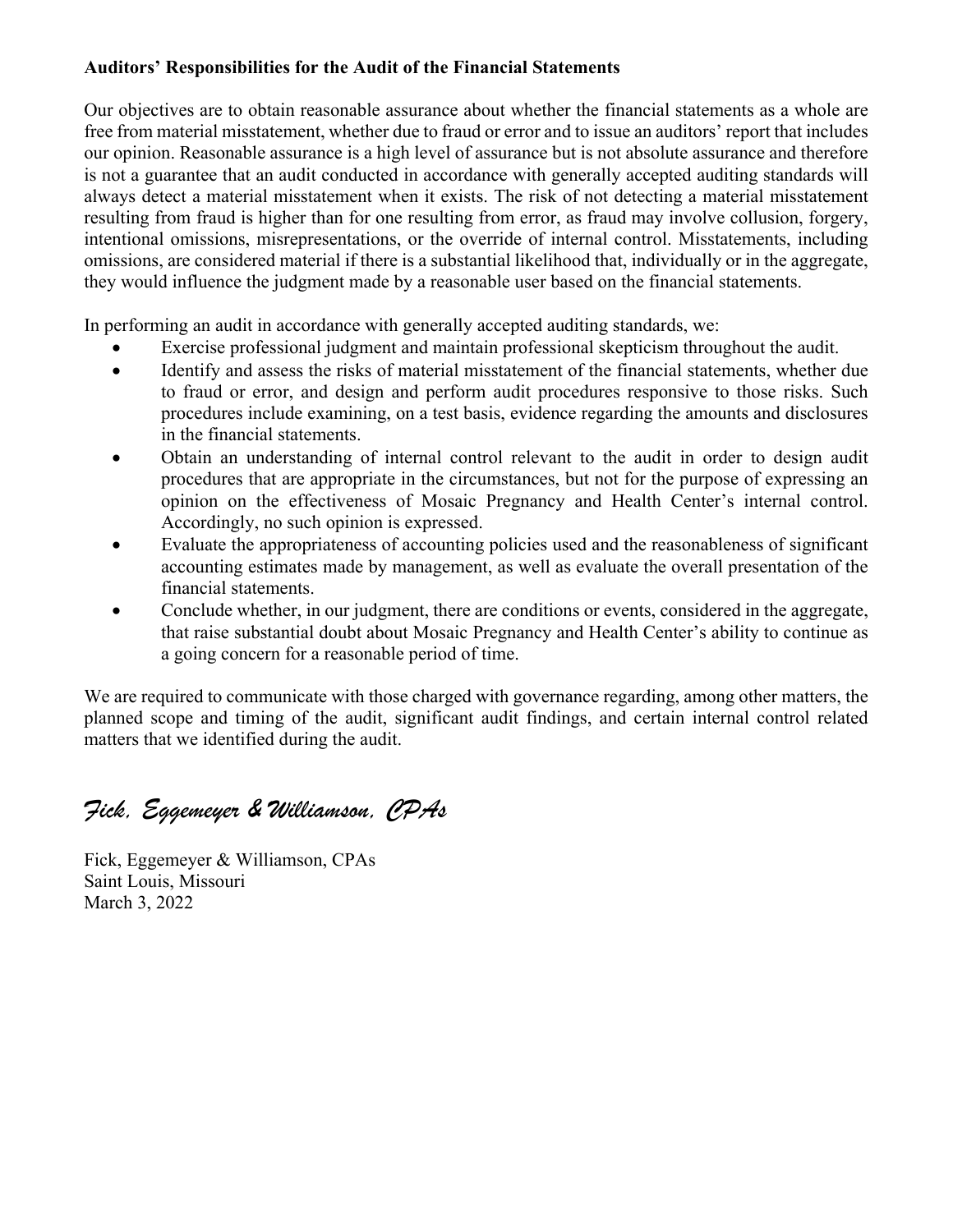# MOSAIC PREGNANCY AND HEALTH CENTERS STATEMENT OF FINANCIAL POSITION DECEMBER 31, 2021

# ASSETS

| <b>CURRENT ASSETS</b>                       |                 |
|---------------------------------------------|-----------------|
| Cash and cash equivalents                   | \$<br>598,256   |
| Prepaid insurance                           | 1,273           |
| Prepaid expenses                            | 30,500          |
| Total current assets                        | 630,029         |
| NONCURRENT ASSETS                           |                 |
| Intangible assets, net of amortization      | 1,347           |
| Property and equipment, net of depreciation | 704,135         |
|                                             |                 |
| Total noncurrent assets                     | 705,482         |
| <b>Total assets</b>                         | \$<br>1,335,511 |
| <b>LIABILITIES AND NET ASSETS</b>           |                 |
| <b>CURRENT LIABILITIES</b>                  |                 |
| Accounts payable                            | \$<br>2,489     |
| Credit card payable                         | 4,931           |
| Accrued compensation and taxes              | 10,346          |
| Compensated absences                        | 3,472           |
| Note payable, current portion               | 13,423          |
| <b>Total current liabilities</b>            | 34,661          |
| NONCURRENT LIABILITIES                      |                 |
| Note payable, less current portion          | 363,859         |
| Total noncurrent liabilities                | 363,859         |
| <b>Total liabilities</b>                    | 398,520         |
| <b>NET ASSETS</b>                           |                 |
| Without donor restriction                   | 936,991         |
| With donor restriction                      |                 |
|                                             |                 |
| Total net assets                            | 936,991         |
| Total liabilities and net assets            | \$<br>1,335,511 |

See accompanying notes and independent auditors' report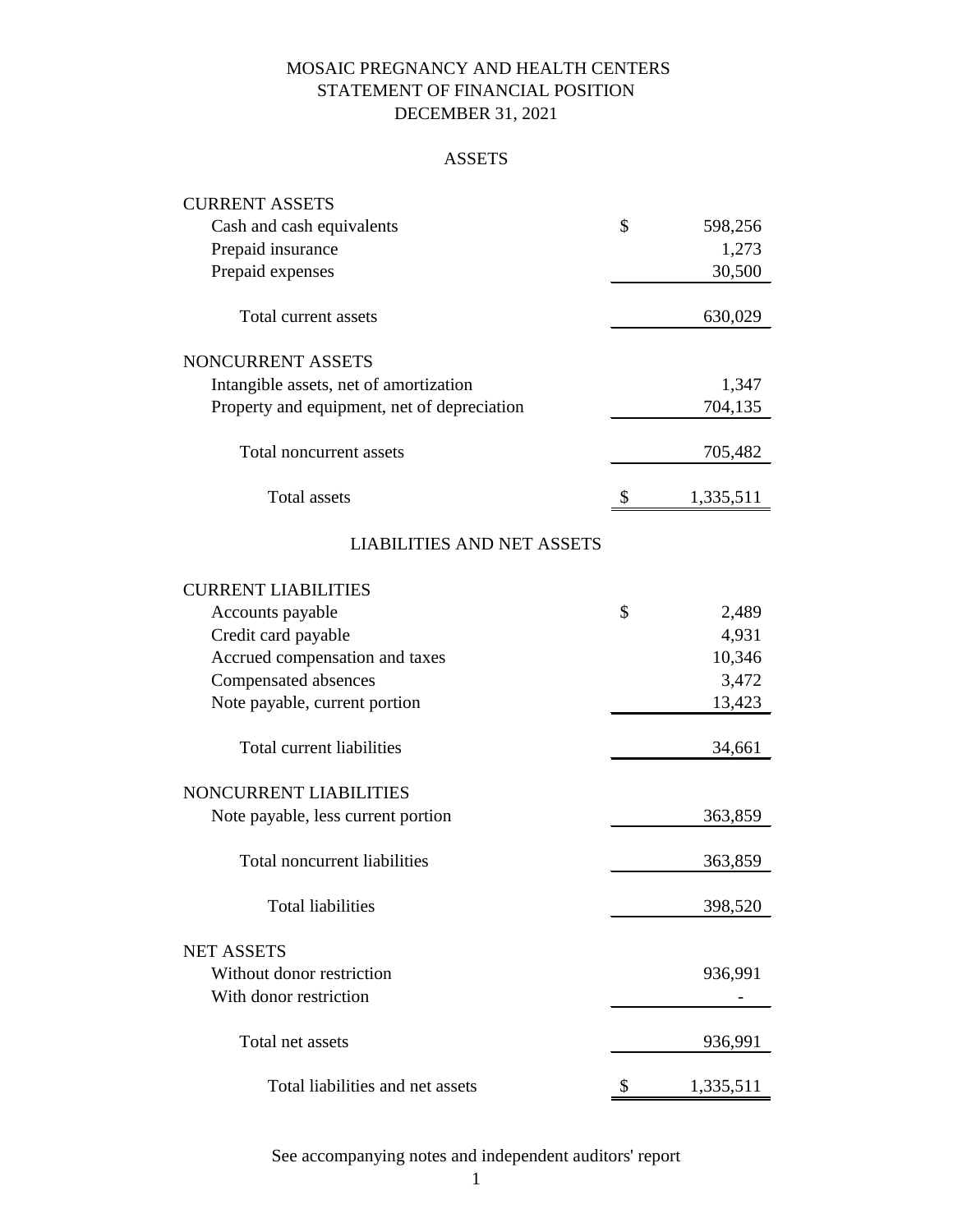# STATEMENT OF ACTIVITIES MOSAIC PREGNANCY AND HEALTH CENTERS FOR YEAR ENDED DECEMBER 31, 2021

|                                       | Without           |                  | With                      |        |                  |  |
|---------------------------------------|-------------------|------------------|---------------------------|--------|------------------|--|
|                                       | Donor restriction |                  | Donor restriction         |        | Total            |  |
|                                       |                   |                  |                           |        |                  |  |
| SUPPORT AND REVENUE<br>Contributions  | \$                | 323,002          | $\boldsymbol{\mathsf{S}}$ | \$     | 323,002          |  |
|                                       |                   | 511,625          |                           |        | 511,625          |  |
| Fundraising<br>Grants                 |                   | 42,750           |                           |        | 42,750           |  |
| Non-cash contributions                |                   |                  |                           |        |                  |  |
| Rent                                  |                   | 27,805<br>16,050 |                           |        | 27,805<br>16,050 |  |
|                                       |                   | 121,280          |                           |        | 121,280          |  |
| PPP loan forgiveness<br>Other         |                   | 924              |                           |        | 924              |  |
|                                       |                   |                  |                           |        |                  |  |
| Total support and revenue             |                   | 1,043,436        |                           |        | 1,043,436        |  |
| Net assets released from restrictions |                   |                  |                           |        |                  |  |
| Satisfaction of restrictions          |                   | 8,258            | (8,258)                   |        |                  |  |
| Total                                 |                   | 1,051,694        | (8,258)                   |        | 1,043,436        |  |
|                                       |                   |                  |                           |        |                  |  |
| <b>EXPENSES</b>                       |                   |                  |                           |        |                  |  |
| Program expenses                      |                   |                  |                           |        |                  |  |
| Clients                               |                   | 422,122          |                           |        | 422,122          |  |
| REL <sub>8</sub>                      |                   | 994              |                           |        | 994              |  |
| C <sub>2</sub> Mobile                 |                   | 26,881           |                           |        | 26,881           |  |
| Total program expenses                |                   | 449,997          | $\overline{\phantom{a}}$  |        | 449,997          |  |
| Support expenses                      |                   |                  |                           |        |                  |  |
| General and administration            |                   | 152,621          |                           |        | 152,621          |  |
| Fundraising                           |                   | 62,211           |                           |        | 62,211           |  |
|                                       |                   |                  |                           |        |                  |  |
| Total support expenses                |                   | 214,832          |                           |        | 214,832          |  |
| Total expenses                        |                   | 664,829          |                           |        | 664,829          |  |
| Changes in net assets from operations |                   | 386,865          | (8,258)                   |        | 378,607          |  |
|                                       |                   |                  |                           |        |                  |  |
| <b>INVESTMENT ACTIVITIES</b>          |                   |                  |                           |        |                  |  |
| Interest and dividend income          |                   | 143              |                           |        | 143              |  |
| Gain on disposal of assets            |                   | 11,000           |                           |        | 11,000           |  |
| Total investment activities           |                   | 11,143           |                           |        | 11,143           |  |
| Changes in net assets                 |                   | 398,008          | (8,258)                   |        | 389,750          |  |
| Net assets - beginning of year        |                   | 538,983          | 8,258                     |        | 547,241          |  |
|                                       |                   |                  |                           |        |                  |  |
| Net assets - end of year              | \$                | 936,991          | \$<br>$\sim$              | $\$\,$ | 936,991          |  |

See accompanying notes and independent auditors' report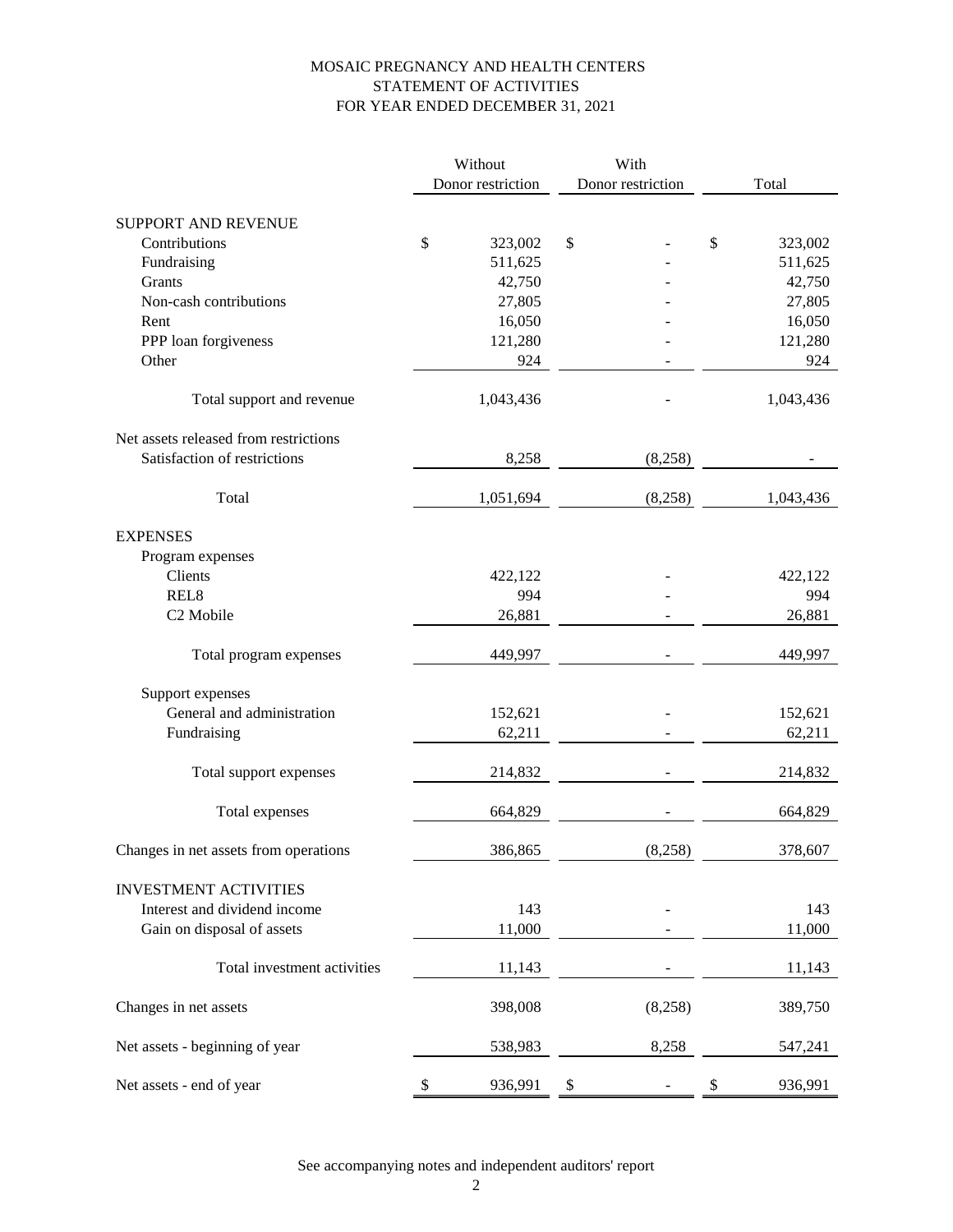# MOSAIC PREGNANCY AND HEALTH CENTERS STATEMENT OF FUNCTIONAL EXPENSES FOR THE YEAR ENDED DECEMBER, 31 2021

|                         | Programs |         |    |                  | General and |                       |                |         |             |        |    |         |
|-------------------------|----------|---------|----|------------------|-------------|-----------------------|----------------|---------|-------------|--------|----|---------|
|                         |          | Clients |    | REL <sub>8</sub> |             | C <sub>2</sub> Mobile | Administration |         | Fundraising |        |    | Total   |
| Payroll and taxes       | \$       | 219,388 | \$ |                  | \$          | 23,334                | \$             | 127,288 | \$          | 1,928  | \$ | 371,938 |
| Advertising             |          | 39,999  |    |                  |             | 100                   |                |         |             |        |    | 40,099  |
| Dues and subscriptions  |          | 1,525   |    |                  |             |                       |                |         |             |        |    | 1,525   |
| Education               |          | 4,871   |    |                  |             |                       |                |         |             |        |    | 4,871   |
| Equipment               |          | 1,286   |    |                  |             |                       |                |         |             |        |    | 1,286   |
| Fundraising             |          | 645     |    |                  |             |                       |                |         |             | 58,674 |    | 59,319  |
| Automobile              |          | 9,680   |    |                  |             | 2,637                 |                |         |             |        |    | 12,317  |
| Insurance               |          | 11,995  |    |                  |             |                       |                |         |             |        |    | 11,995  |
| Office                  |          | 8,970   |    | 61               |             | 28                    |                | 3,900   |             | 1,609  |    | 14,568  |
| Parenting donation      |          | 27,805  |    |                  |             |                       |                |         |             |        |    | 27,805  |
| Postage                 |          | 1,874   |    |                  |             |                       |                |         |             |        |    | 1,874   |
| Printing                |          | 2,231   |    |                  |             |                       |                |         |             |        |    | 2,231   |
| Professional fees       |          | 1,497   |    | 640              |             |                       |                | 3,203   |             |        |    | 5,340   |
| Repairs and maintenance |          | 3,929   |    |                  |             |                       |                |         |             |        |    | 3,929   |
| <b>Supplies</b>         |          | 13,891  |    | 293              |             | 322                   |                |         |             |        |    | 14,506  |
| Telecommunications      |          | 6,687   |    |                  |             | 460                   |                |         |             |        |    | 7,147   |
| <b>Utilities</b>        |          | 14,022  |    |                  |             |                       |                |         |             |        |    | 14,022  |
| Interest                |          |         |    |                  |             |                       |                | 18,230  |             |        |    | 18,230  |
| Depreciation            |          | 51,677  |    |                  |             |                       |                |         |             |        |    | 51,677  |
| Amortization            |          | 150     |    |                  |             |                       |                |         |             |        |    | 150     |
| Total                   | \$       | 422,122 | \$ | 994              | S           | 26,881                | \$             | 152,621 | \$          | 62,211 | \$ | 664,829 |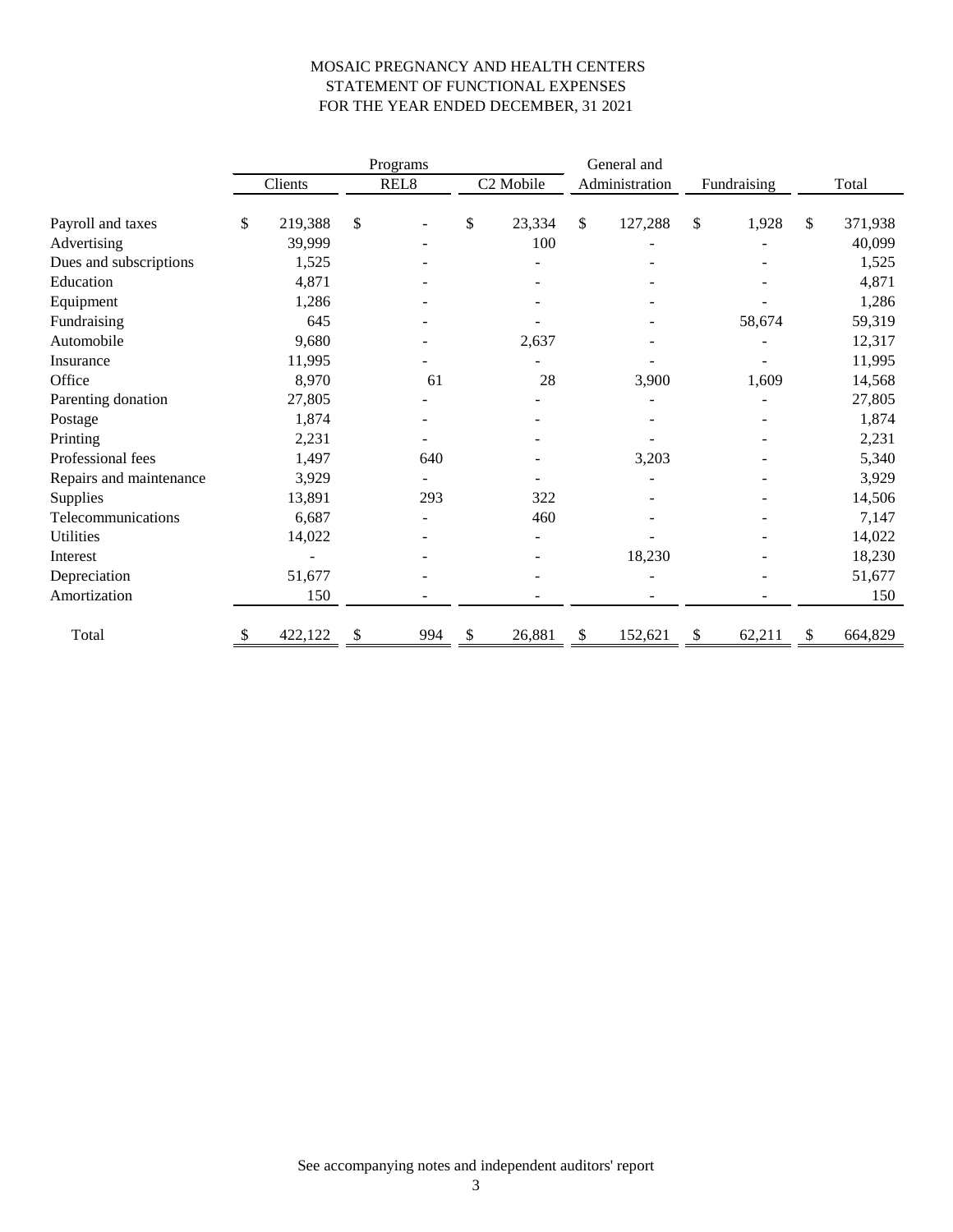# STATEMENT OF CASH FLOWS FOR THE YEAR ENDED DECEMBER 31, 2021 MOSAIC PREGNANCY AND HEALTH CENTERS

# CASH FLOWS FROM OPERATING ACTIVITIES

| Changes in net assets                                 | \$<br>389,750 |
|-------------------------------------------------------|---------------|
| Adjustments to reconcile changes in net assets to net |               |
| cash provided by (used in) operating activities:      |               |
| Amortization                                          | 150           |
| Depreciation                                          | 51,677        |
| Debt forgiveness income - Paycheck Protection Program | (121, 280)    |
| Gain on disposal of assets                            | (11,000)      |
| Changes in assets and liabilities:                    |               |
| (Increase) decrease in prepaid expenses               | (30,500)      |
| Increase (decrease) in accounts payable               | 577           |
| Increase (decrease) in credit card payable            | 1,676         |
| Increase (decrease) in accrued compensation and taxes | (1,245)       |
| Increase (decrease) in compensated absences           | (477)         |
| Net cash provided by (used in) operating activities   | 279,328       |
| CASH FLOWS FROM INVESTING ACTIVITIES                  |               |
| Purchase of intangible assets                         | (1, 497)      |
| Purchase of property and equipment                    | (122, 185)    |
| Net cash provided by (used in) investing activities   | (123, 682)    |
| CASH FLOWS FROM FINANCING ACTIVITIES                  |               |
| Principal payments on notes payable                   | (12,805)      |
| Proceeds from notes payable                           | 55,280        |
| Net cash provided by (used in) financing activities   | 42,475        |
| Net increase (decrease) in cash and cash equivalents  | 198,121       |
| Cash and cash equivalents - beginning of year         | 400,135       |
| Cash and cash equivalents - end of year               | \$<br>598,256 |
| SUPPLEMENTAL INFORMATION                              |               |
| Cash paid for interest                                | \$<br>18,230  |

See accompanying notes and independent auditors' report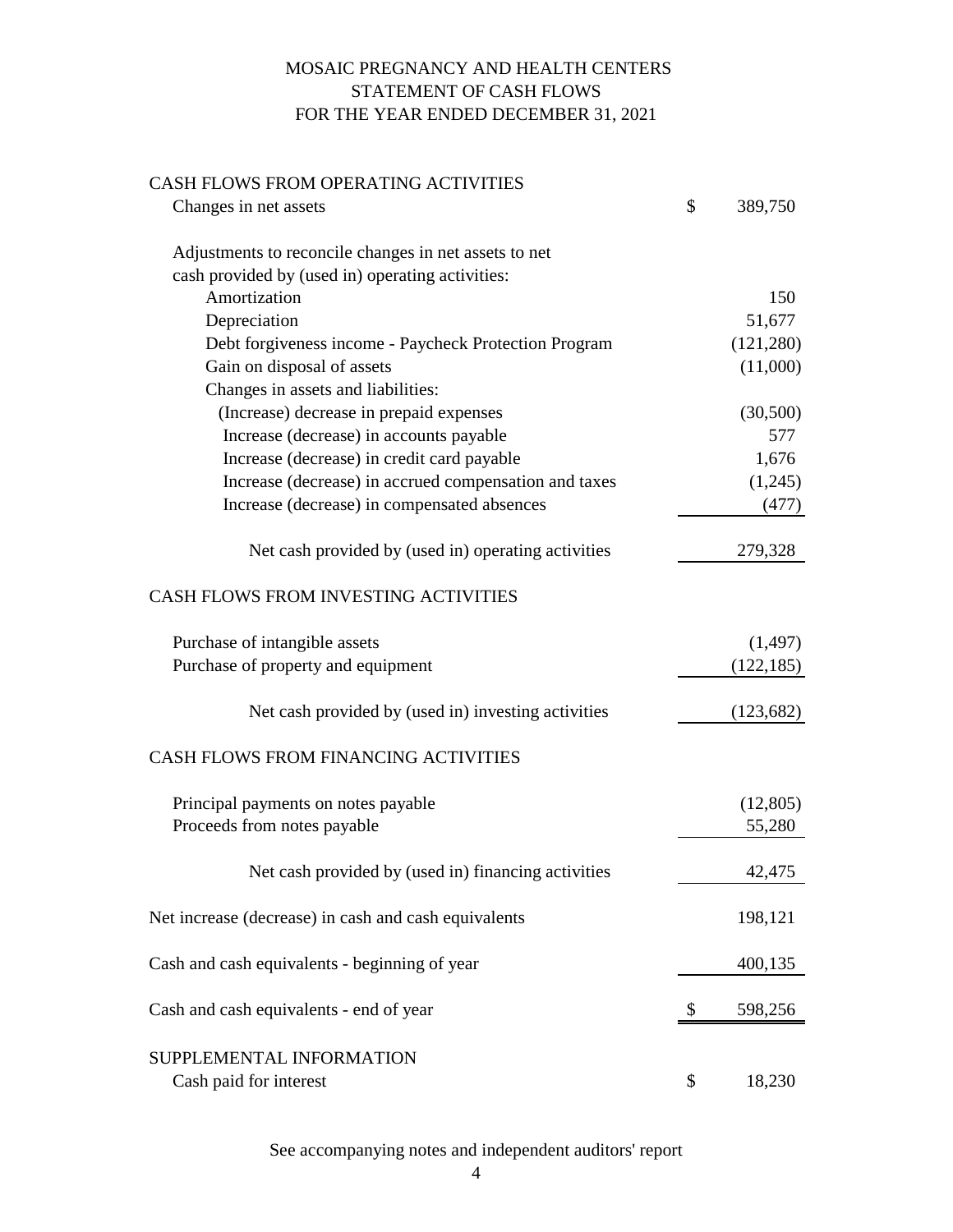# **NOTE 1 - SUMMARY OF SIGNIFICANT ACCOUNTING POLICIES**

#### Nature of Activities

Mosaic Pregnancy and Health Centers (the "Center") is a nonprofit corporation headquartered in Granite City, Illinois. The Center's exempt purpose is to provide assistance and counseling for women faced with unexpected pregnancies in the greater Granite City, Illinois area. Revenue is generated primarily through various fundraising campaigns throughout the year.

#### Basis of Accounting

The financial statements of the Center have been prepared on the accrual basis in accordance with auditing standards generally accepted in the United States of America. The significant accounting policies followed are described below to enhance the usefulness of the financial statements to the reader.

#### Basis of Presentation

The financial statements of the Center have been prepared in accordance with U.S. generally accepted accounting principles ("US GAAP"), which require the Center to report information regarding its financial position and activities according to the following net asset classifications:

Net Assets Without Donor Restriction - Net assets that are not subject to donor-imposed restrictions and may be expended for any purpose in performing the primary objectives of the Center. These net assets may be used at the discretion of the Center's management and the board of directors.

Net Assets With Donor Restriction - Net assets that are subject to stipulations imposed by donors and grantors. Some donor restrictions are temporary in nature; those restrictions will be met by actions of the Center or by the passage of time. Other donor restrictions are perpetual in nature, whereby the donor has stipulated that the funds be maintained in perpetuity. The Center currently has no net assets with donor restrictions.

Donor restricted contributions are reported as increases in net assets with donor restriction. When a restriction expires, net assets are reclassified from net assets with donor restriction to net assets without donor restrictions in the statement of activities.

## Use of Estimates

The preparation of financial statements in conformity with generally accepted accounting principles requires management to make estimates and assumptions that affect the reported amounts of assets and liabilities and disclosure of contingent assets and liabilities at the date of the financial statements and the reported amounts of revenues and expenses during the reporting period. Actual results could differ from those estimates.

## Cash and Cash Equivalents

The Center considers all highly liquid investments with an original maturity of three months or less to be cash equivalents for the purposes of the statement of cash flows.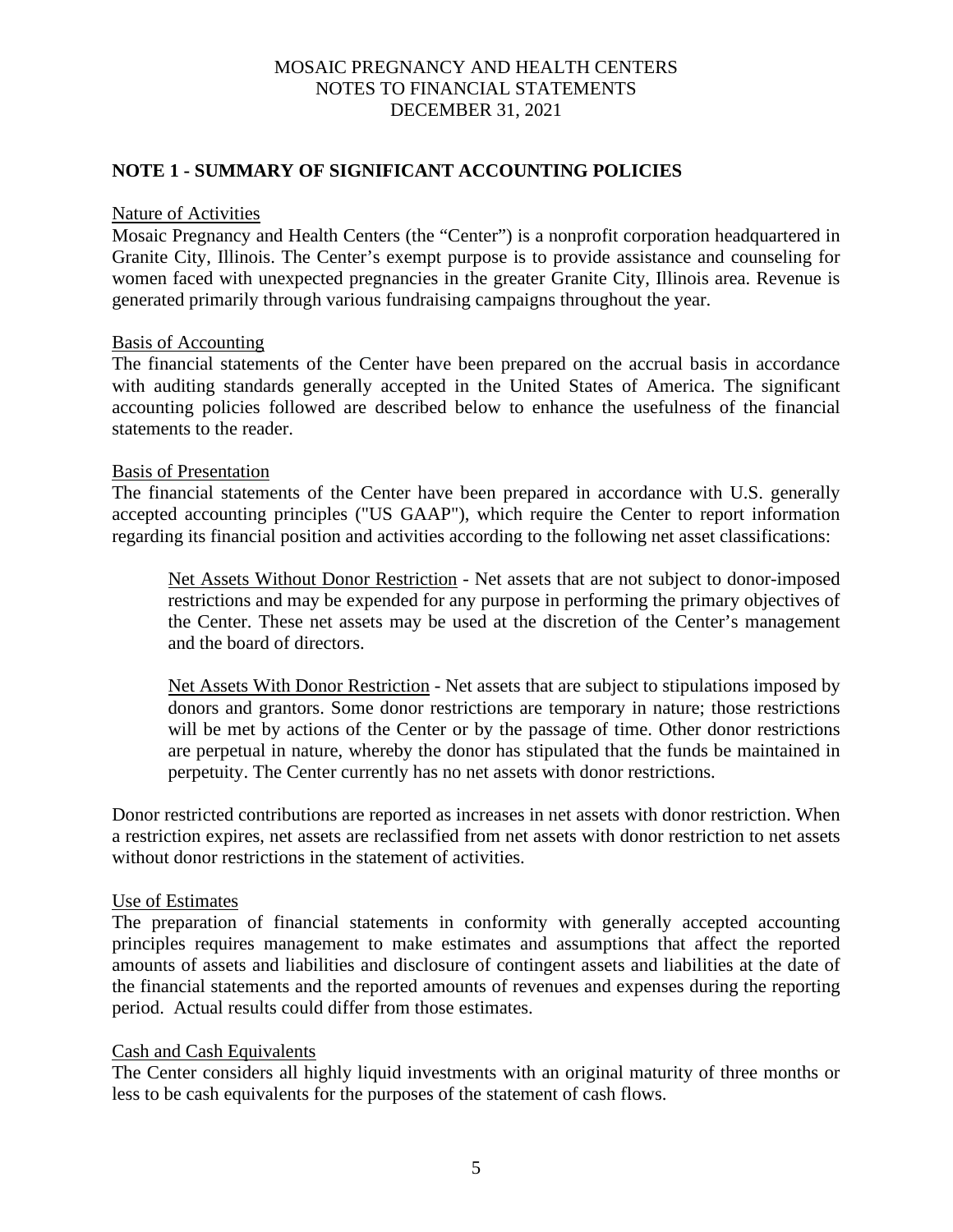# **NOTE 1 - SUMMARY OF SIGNIFICANT ACCOUNTING POLICIES** (continued)

#### Measure of Operations

The statement of activities reports all changes in net assets, including changes in net assets from operating and nonoperating activities. Operating activities consist of those items attributable to the Center's program services and support services. Nonoperating activities are limited to resources that generate a return on investment and other activities considered to be of a more unusual or nonrecurring nature.

#### **Contributions**

Contributions received are recorded as net assets without donor restrictions or net assets with donor restrictions, depending on the existence and/or nature of any donor-imposed restrictions. Contributions that are restricted by the donor are reported as an increase in net assets without donor restrictions if the restriction expires in the reporting period in which the contribution is recognized. All other donor-restricted contributions are reported as an increase in net assets with donor restrictions, depending on the nature of the restriction. When a restriction expires (that is, when a stipulated time restriction ends or purpose restriction is accomplished), net assets with donor restrictions are reclassified to net assets without donor restrictions and reported in the statement of activities as net assets released from restrictions.

#### Investments

The Center has adopted "Accounting for Certain Investments Held by Non-Profit Organizations." Under the standard investments in marketable securities with readily determinable fair values are reported at their fair values in the statement of financial position. Unrealized gains and losses are included in the statement of activities.

#### Property Taxes

The Center has been issued a certificate of exemption for property taxes by the State of Illinois.

#### Intangible Assets

Intangible assets are amortized on a straight-line basis over a period of 5-10 years. Amortization expense for the year ended December 31, 2021 was \$150.

#### Property and Equipment

The Center capitalizes all expenditures in excess of \$1,000 for property and equipment at cost. Contributed property and equipment are recorded at fair value at the date of donation. If donors stipulate how long the assets must be used, the contributions are recorded as net assets with restrictions. In the absence of such stipulations, contributions of property and equipment are recorded as net assets without restrictions. Depreciation is provided over the estimated useful lives of the respective assets on a straight-line basis ranging from 5-39 years. Routine repairs and maintenance are expensed as incurred. Depreciation expense for the year ended December 31, 2021 was \$51,677.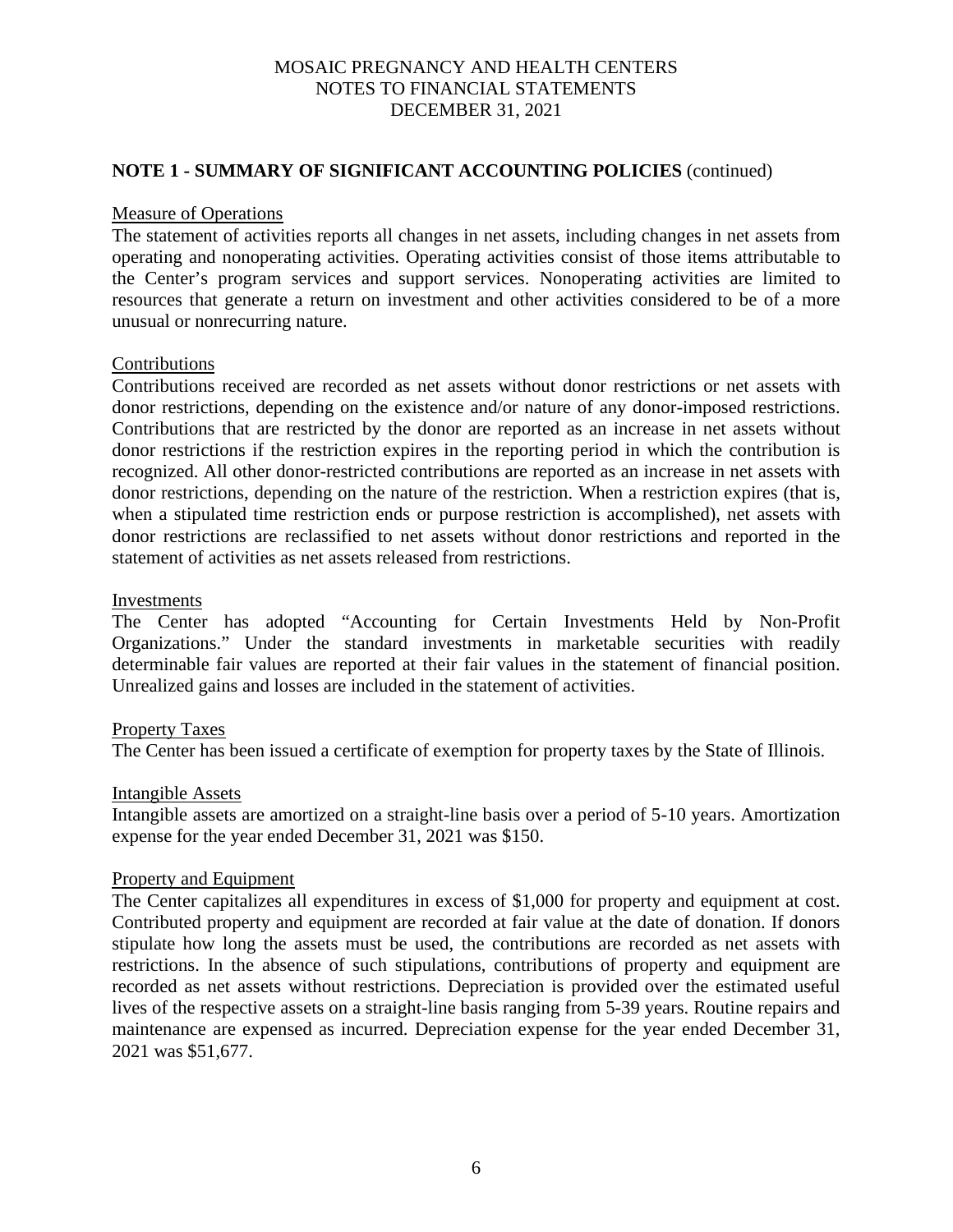### **NOTE 1 - SUMMARY OF SIGNIFICANT ACCOUNTING POLICIES** (continued)

#### Income Taxes

The Center is exempt from income taxes pursuant to section  $501(c)(3)$  of the Internal Revenue Service Code. Therefore, no provision is made for taxes on income.

The Center adopted the provisions of Accounting for Uncertainty in Income Taxes on January 1, 2011. The adoption of that guidance resulted in no change to the financial statements for prior periods. As of December 31, 2021, no amounts have been recognized for uncertain tax positions. Any returns that the Center would have prepared for 2018 and prior are closed.

#### Contributed Services

A number of volunteers contributed services to the Center. Only the contributed services that meet the reporting criteria for recognition have been reported at the fair market value for the services provided. Contributed services that do not meet the reporting criteria have not been included in the financial statements.

#### New Accounting Pronouncement

On January 1, 2021, the Center adopted Accounting Standards Update (ASU) No. 2014-09, Revenue from Contracts with Customers (Topic 606), which replaces previously existing revenue recognition guidance. The new standard requires companies to recognize revenue in a way that depicts the transfer of promised goods or services to customers in an amount that reflects the consideration to which the entity expects to be entitled in exchange for those goods or services. In addition, Topic 606 requires disclosure of the nature, amount, timing, and uncertainty of revenue and cash flows arising from contracts with customers. The adoption of ASU 2014-09 has no impact on the previously reported financial statements.

#### **NOTE 2 - FUNCTIONAL ALLOCATION OF EXPENSES**

The costs of providing programs and other activities have been summarized on a functional basis in the statement of activities. Accordingly, certain costs have been allocated between fundraising, administration, or the appropriate program based on evaluations of the related benefits. Such allocations are determined by management on an equitable basis. Expenditures have been allocated based on time and effort or specific identification, when available.

#### **NOTE 3 - COMPENSATED ABSENCES**

Employees of the Center are entitled to paid vacation depending on the length of service. Vacation days are based on employee anniversary dates and are not carried forward. Upon separation, all accumulated time is paid out at the employee's current pay rate. Accrued compensated absences as of December 31, 2021 was \$3,472.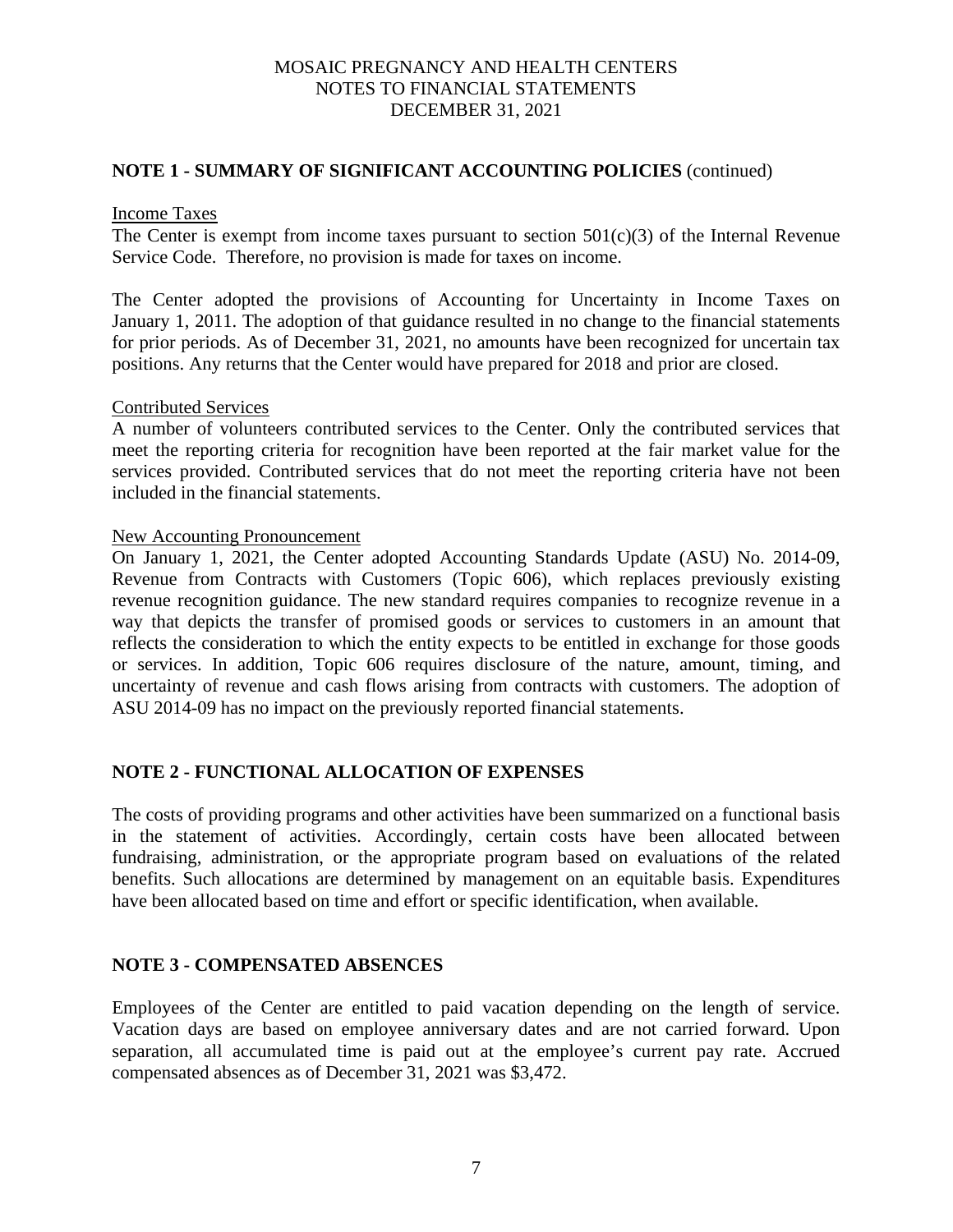# **NOTE 4 - PROPERTY AND EQUIPMENT**

A summary of property and equipment as of December 31, 2021 follows**:** 

| <b>Building</b>               | S | 668,275    |
|-------------------------------|---|------------|
| Building improvements         |   | 41,124     |
| Equipment                     |   | 104,672    |
| Vehicles                      |   | 120,800    |
| Furniture                     |   | 4,803      |
| Total depreciable assets      |   | 939,674    |
| Accumulated depreciation      |   | (255, 539) |
| Total depreciable assets, net |   | 684,135    |
| L <sub>and</sub>              |   | 20,000     |
| Property and equipment, net   |   | 704,135    |

# **NOTE 5 - INTANGIBLE ASSETS**

A summary of intangible assets as of December 31, 2021 follows**:** 

| Trademark                | 1.497 |
|--------------------------|-------|
| Total amortizable assets | 1.497 |
| Accumulated amortization | (150) |
| Intangible assets, net   |       |

# **NOTE 6 - NOTE PAYABLE**

In January 2020, the Center entered into a mortgage agreement with PNC Bank. The note is secured by the property purchased with the loan proceeds and accrues interest at 4.68%. Monthly payments are \$2,586, and the agreement matures on February 5, 2025. As of December 31, 2021, the loan balance was \$377,282.

In April 2020 and January 2021, the Center received loan proceeds in the amount of \$66,000 and \$55,280 under the Paycheck Protection Program ("PPP"). The PPP is administered by the Small Business Administration. The loan and accrued interest are forgivable after eight to twenty-four weeks as long as the Center uses the loan proceeds for eligible purposes, such as payroll, benefits, rent, and utilities. On March 9, 2021 and September 30, 2021, the entire loan balances for both loans were forgiven and \$121,280 was recorded as PPP loan forgiveness on the statement of activities. The balance as of December 31, 2021 was \$0.